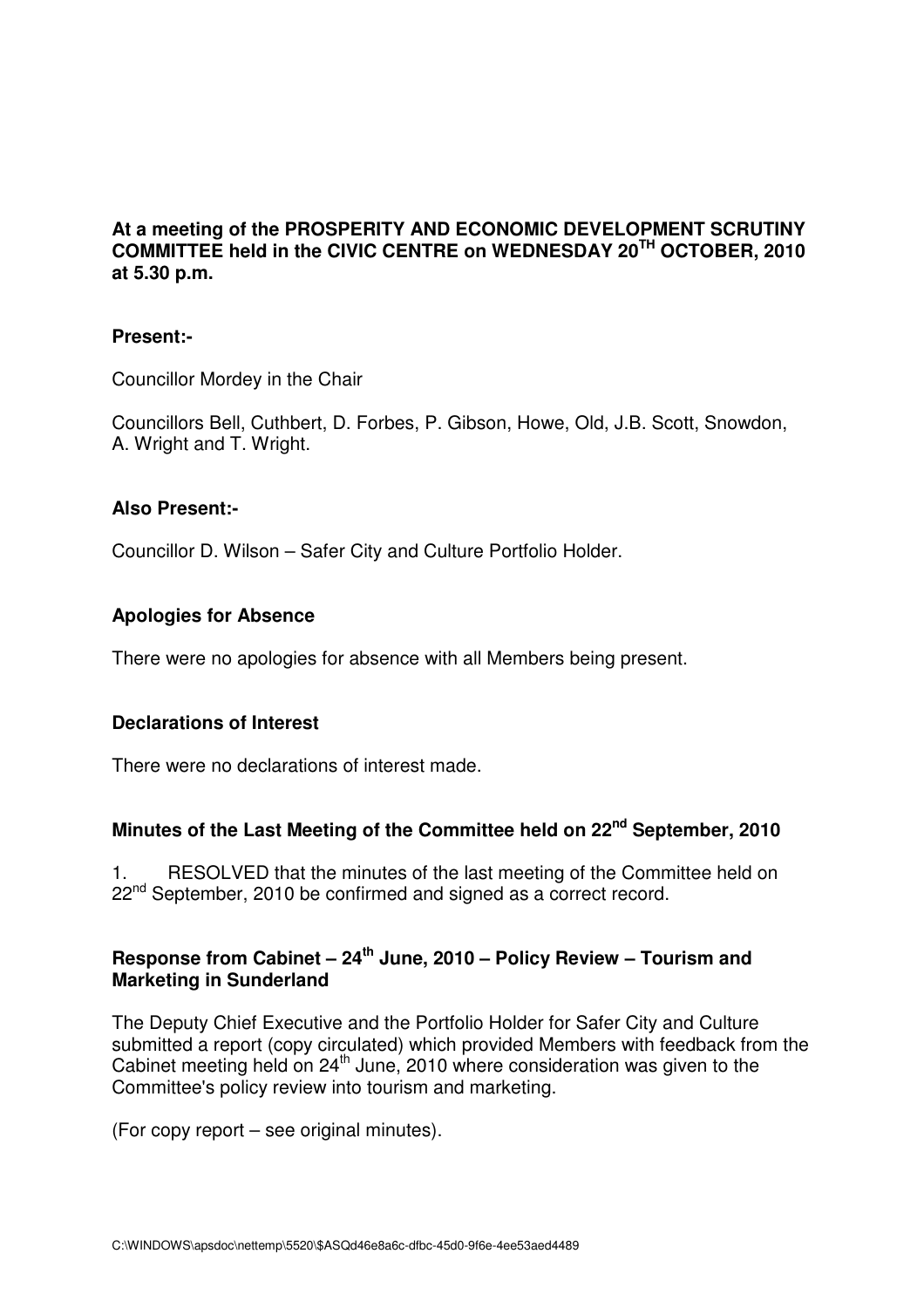Members were advised that Cabinet had approved the recommendations from the review in their entirety and the Committee's attention was drawn to Appendix A which provided the action plan relating to each recommendation.

Councillor D. Wilson, Portfolio Holder for Safer City and Culture, presented feedback in relation to each recommendation in the Action Plan and was joined by Allison Clarke, Library Manager, to address any comments or questions from Members.

The Chairman referred to the presentation he had given earlier in the week to the Environment and Attractive City Scrutiny Committee in which he had made reference to the Hotel Study being undertaken by Tourism Tyne and Wear ATP. He asked Councillor Wilson to request Cabinet to take interest in the outcome of the study as even if Sunderland had assets such as the Empire Theatre, the City would be unable to maximise the benefits if people were forced to stay in places such as Durham and Newcastle. Councillor Wilson stated that he fully agreed, however for developers to build a hotel they would need the confidence that Sunderland was interesting enough to attract visitors to enable them to make a return on their investment.

Councillor T. Wright stated that he had been given the same answer over numerous years with regard to the dearth of hotel provision. He informed Members that the City was currently hosting a visit from African and Belgian students. They were however staying at the Radisson in Durham and shopping at the MetroCentre. He added that the provision of decent hotels in the City would enable it to compete in the market for major conferences. If delegates visited the City on business and were impressed with what they saw they might be encouraged to return as a tourist.

Councillor A. Wright believed that greater use should be made of Herrington Country Park as a venue. He cited the tremendous success of the Radio 1 Big Weekend, however this had not been built upon. He also believed that an opportunity had been missed on election night to raise Sunderland's profile as a visitor destination while the City was in the glare of the media spotlight.

Members also noted that the lack of a coach park in the City meant it was handicapped in developing itself as a place to visit.

In response to an enquiry from Councillor A. Wright, Keith Lowes, Head of Planning and Environment, advised that the figures referred to at the Committee's previous meeting regarding the percentage increase in visitors to Sunderland as compared to Newcastle/Gateshead had been forwarded to potential hotel developers. The developers were using these figures in negotiations with the banks to provide evidence that Sunderland was worth investing in.

Councillor Gibson referred to the vast amount of paintings held in storage at the museum and believed that these should be loaned out to public buildings and schools. Councillor Howe mourned the loss of the model ships which had been displayed in the museum as part of Sunderland's shipbuilding heritage. Councillor Gibson believed that the models were currently housed at Gillbridge Police Station.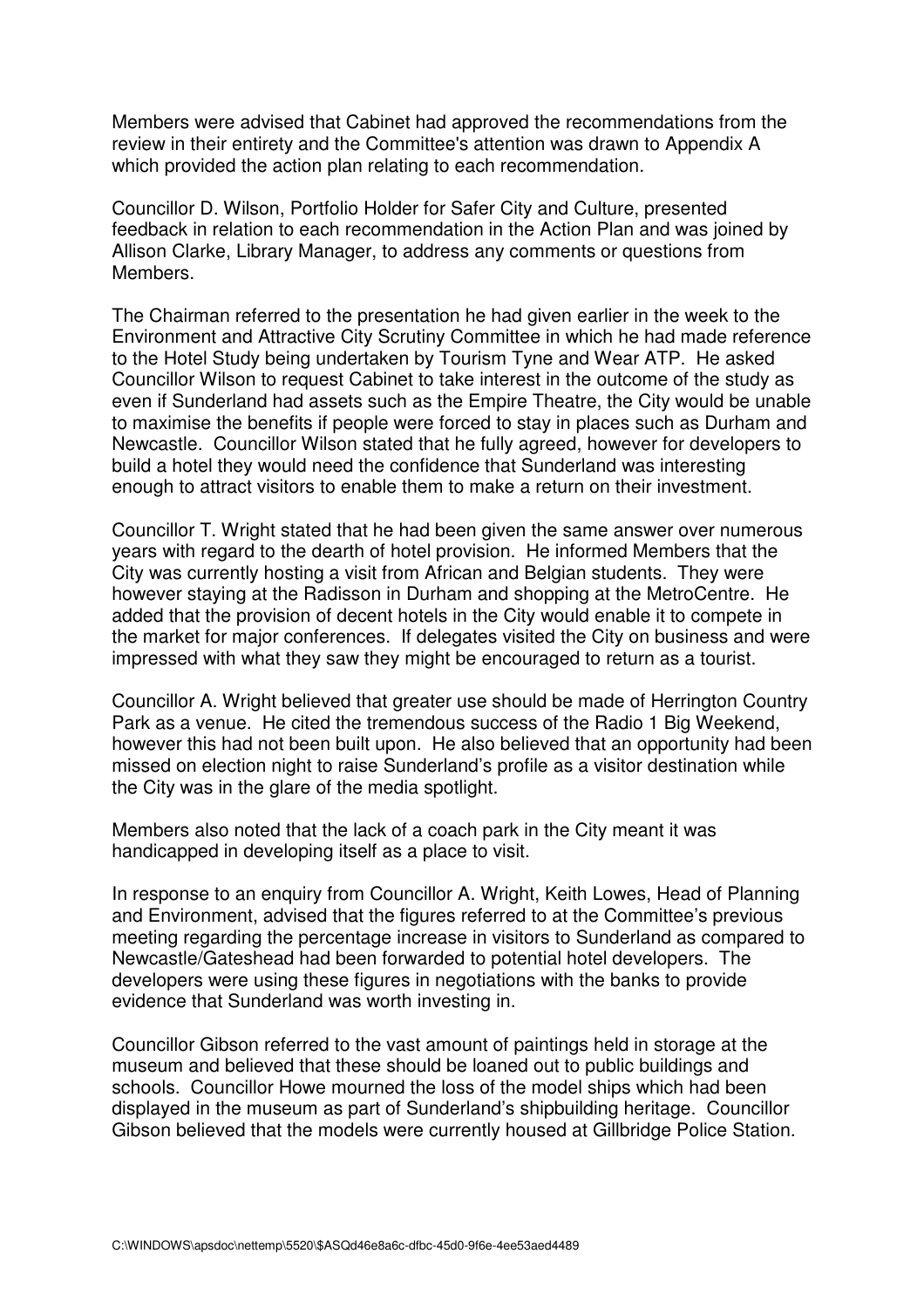Councillor Forbes referred to the success of the former 'Nice One Sunderland' campaign and regretted that its success had not been developed.

Councillor Howe stated that there had been little change over the last 15 years. The Council had had a vision of what it wanted to achieve but had been unable to do so. He stated that the motivation was there and that everyone in the room shared the same desire to improve the City. He stated that it might take a long time but there needed to be a starting point. Change needed to be made and it needed to start now.

Councillor Wilson having advised that he had taken Members' views on board, the Chairman thanked him for his attendance and it was:-

2. RESOLVED that the report be received and noted.

# **Low Carbon Economy – Policy Review 2010/2011: Task and Finish Group Update**

The Chief Executive submitted a report (copy circulated) which briefed Members on the background to the establishment of the Task and Finish Group for the Committee's Policy Review of the Low Carbon Economy.

(For copy report – see original minutes).

Members were advised that the first meeting had been held on 20<sup>th</sup> October, 2010 following the publication of the agenda and therefore Councillor Snowdon was present to brief the Committee on key aspects of the meeting. Councillor Snowdon advised that the Group had received evidence from Catherine Pope, Home Energy Co-ordinator in respect of retro fit and low carbon homes. There was a lot of work that needed to be done and the Group would need to give careful thought as to the approach it took. Councillor Snowdon added that Claire Harrison, Assistant Scrutiny Officer, would be devising a Work Programme for the Group which initially would include a visit to North Tyneside to view examples of retro fit projects. It was also intended that the Group would look at initiatives at Sunderland University and the work being done through schools in the City.

Councillor Cuthbert welcomed the report but requested that to maximise Member attendance, meetings of the Task and Finish Group were held in the evenings.

The Chairman thanked Councillor Snowdon for her update and advised that given the size of the task facing the Committee it was likely that the review would continue into the next municipal year.

3. RESOLVED that the report and verbal update be received and noted.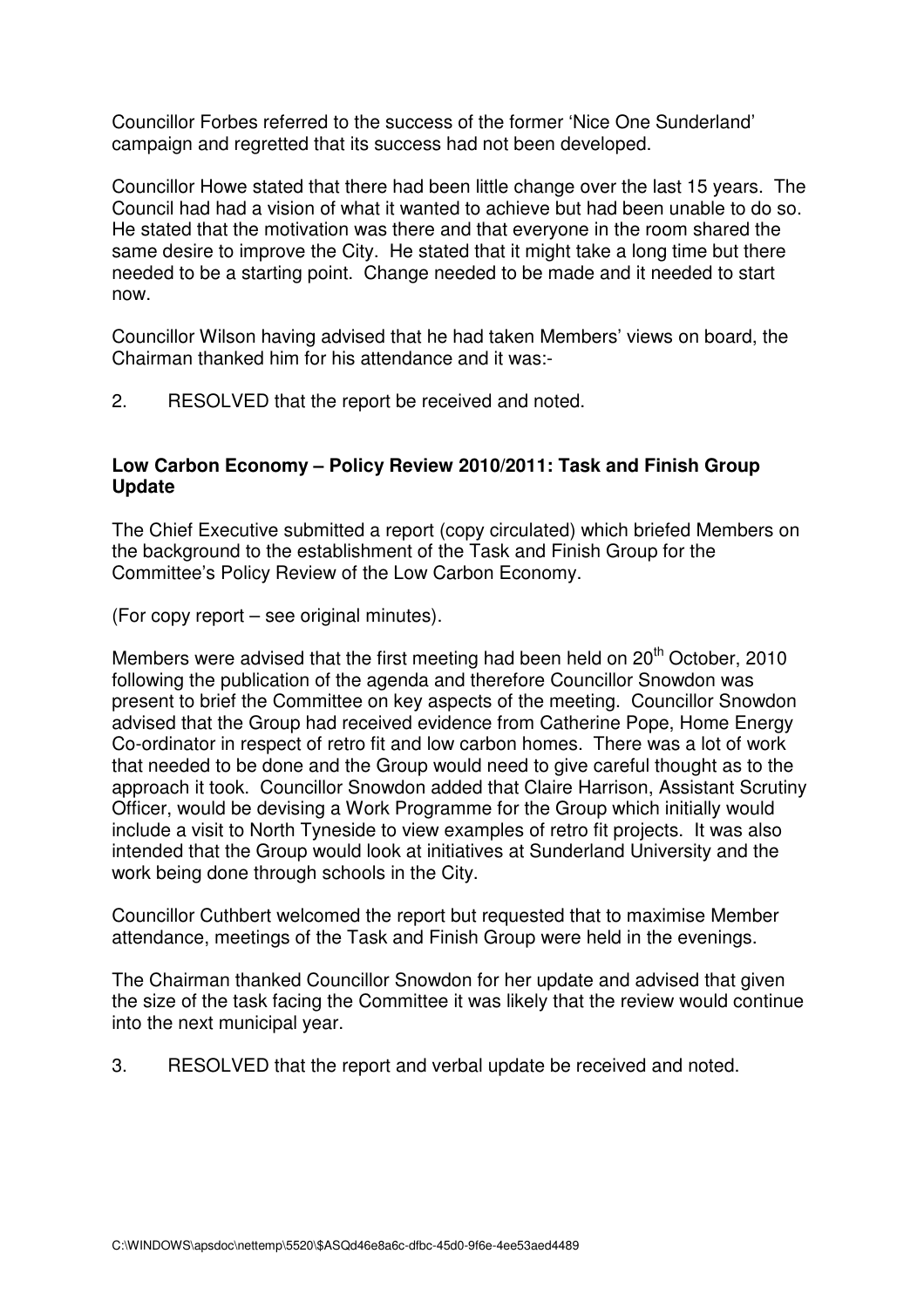# **Seaburn Masterplan Draft Supplementary Planning Document**

The Chief Executive submitted a report (copy circulated) which appended a report on the Seaburn Masterplan Draft Supplementary Planning Document which had been considered and approved by Cabinet at its meeting held on  $6<sup>th</sup>$  October, 2010.

(For copy report – see original minutes).

Keith Lowes, Head of Planning and Environment presented the report informing Members that the Masterplan was the latest in a series of documents building on the Seafront Regeneration Strategy which provided an overarching framework to guide the future redevelopment of the seafront.

The vision for Seaburn was for a family focused resort offering high quality indoor and outdoor facilities for both residents and visitors and accordingly the Masterplan advocated a leisure-led development at Ocean Park featuring a mix of uses available all year round. He advised that the Masterplan also identified low density residential development and significant enhancement to areas of green space around Cut Throat Dene as well as the protection of views across the seafront and public realm enhancements at Seaburn promenade. Members were advised that a design code and spatial masterplan offered greater detail on the urban design principles for the area and set out the Council's design ambition for the site and that a masterplan for Seaburn would help facilitate the planning and regeneration of the seafront at Seaburn in a manner that helped achieve the aspirations set out in the Sunderland Strategy and the Seafront Regeneration Strategy.

Mr. Lowes advised that the Masterplan was not a scheme, but amounted to planning guidance, setting out acceptable parameters for development. The Masterplan was designed to be cross cutting but would not encourage piecemeal development. It would however be flexible enough to accommodate individual proposals. As well as consulting with the Scrutiny Committees and Planning and Highways Committee there would be a wide public consultation to be undertaken prior to the end of November. It was envisaged that the final document would be submitted for adoption through the Committee process by the end of the financial year.

The Chairman having thanked Mr. Lowes for his report, it was:-

4. RESOLVED that it be reported to Cabinet that the Committee noted and accepted the report.

# **Employment and Skills Demand Study 2010**

The Chief Executive submitted a report (copy circulated) which informed the Committee of the forthcoming Employment and Skills Demand Study 2010 which aimed to provide an overview of the current and future demand for employment skills in the City and gather data on recent employment trends and skills forecasts across a range of organisations.

(For copy report – see original minutes).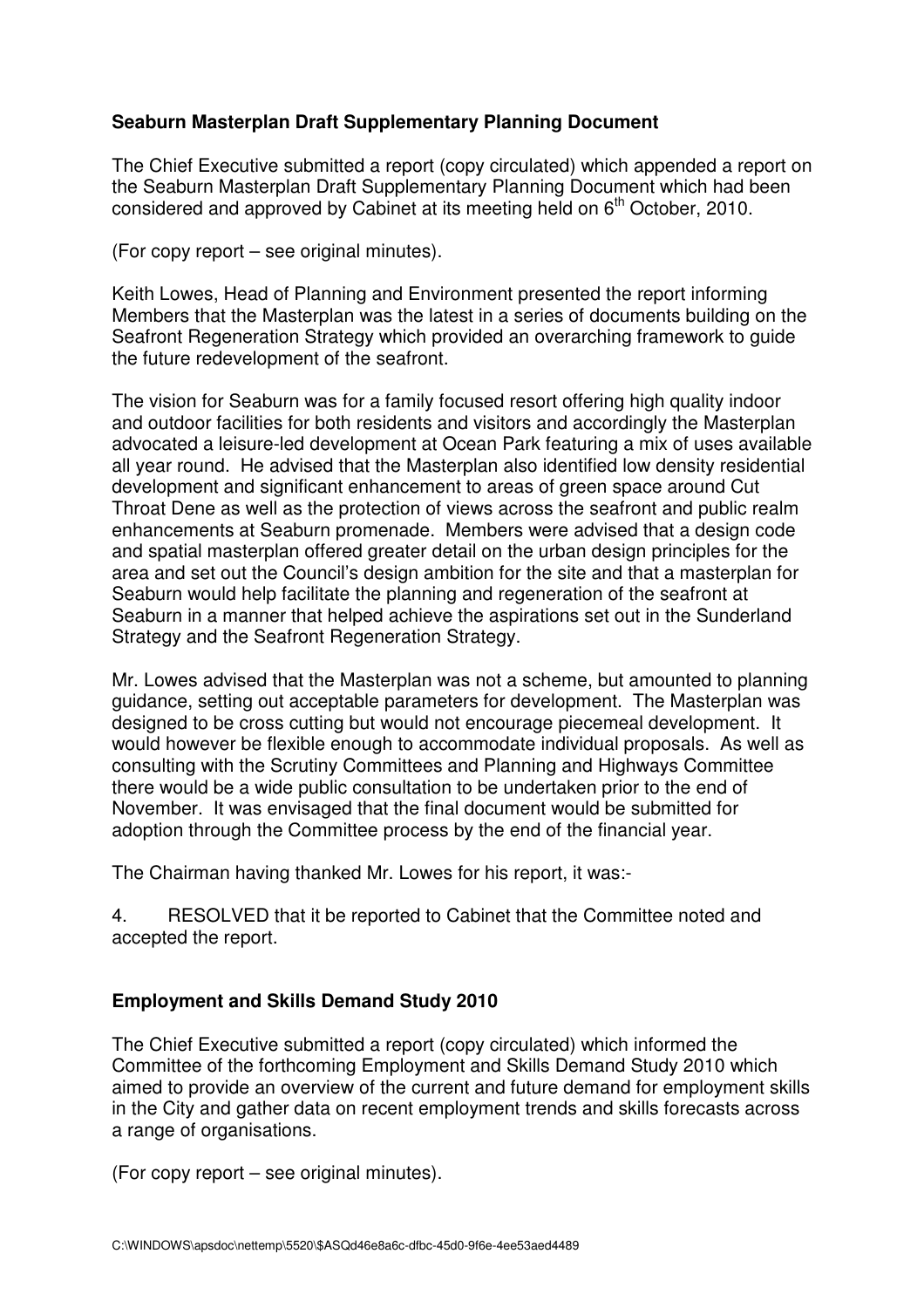Andrew Perkin, Senior Economic Development Officer, presented the report and addressed questions and comments from Members.

In response to an enquiry from Councillor Gibson, Mr. Perkin confirmed that once the study was completed it would be made available to schools in Partnership with the Learning and Skills Council.

Councillor Cuthbert welcomed that existing employers, both private and public sector, would be surveyed but asked how opinions from potential businesses that did not exist yet could be canvassed. Mr. Perkin replied that his service were currently speaking to the Software City Board to ascertain what form the future skills demand would entail. A similar exercise was being undertaken with the National Renewable Energy Centre (NAREC) with regard to the skills requirements of the offshore energy industry.

Councillor Cuthbert advised that although he lived in the City he did not work there. He asked whether the skills survey would include City residents in a similar position. Mr. Perkin advised that it would not as it would be carried out via City based employers only. The position of people in Councillor Cuthbert's circumstances could be ascertained using national statistics, however these would be greatly out of date.

In response to an enquiry from Councillor Snowdon, Mr. Perkin confirmed that the results from the survey could be broken down to an Area and Neighbourhood level.

The Chairman having thanked Mr. Perkin for his report, it was:-

5. RESOLVED that the report be received and noted.

### **Future of Overview and Scrutiny – Feedback**

The Chief Executive submitted a report (copy circulated) which provided feedback in respect of the following themes considered at the Local Government Chronicle Conference 'The Future of Overview and Scrutiny' held on 5<sup>th</sup> October, 2010 at the America Square Conference Centre, London:-

- (i) The future of overview and scrutiny: Looking beyond the 2010 general election and preparing for new legislation;
- (ii) Overview and scrutiny and its relationship with external challenge and assurance;
- (iii) Overview and scrutiny at a sub regional level: What are the advantages of these sub regional collaborative groups and how can they be scrutinised effectively?
- (iv) Understanding and improving scrutiny and accountability of Local Strategic Partnerships;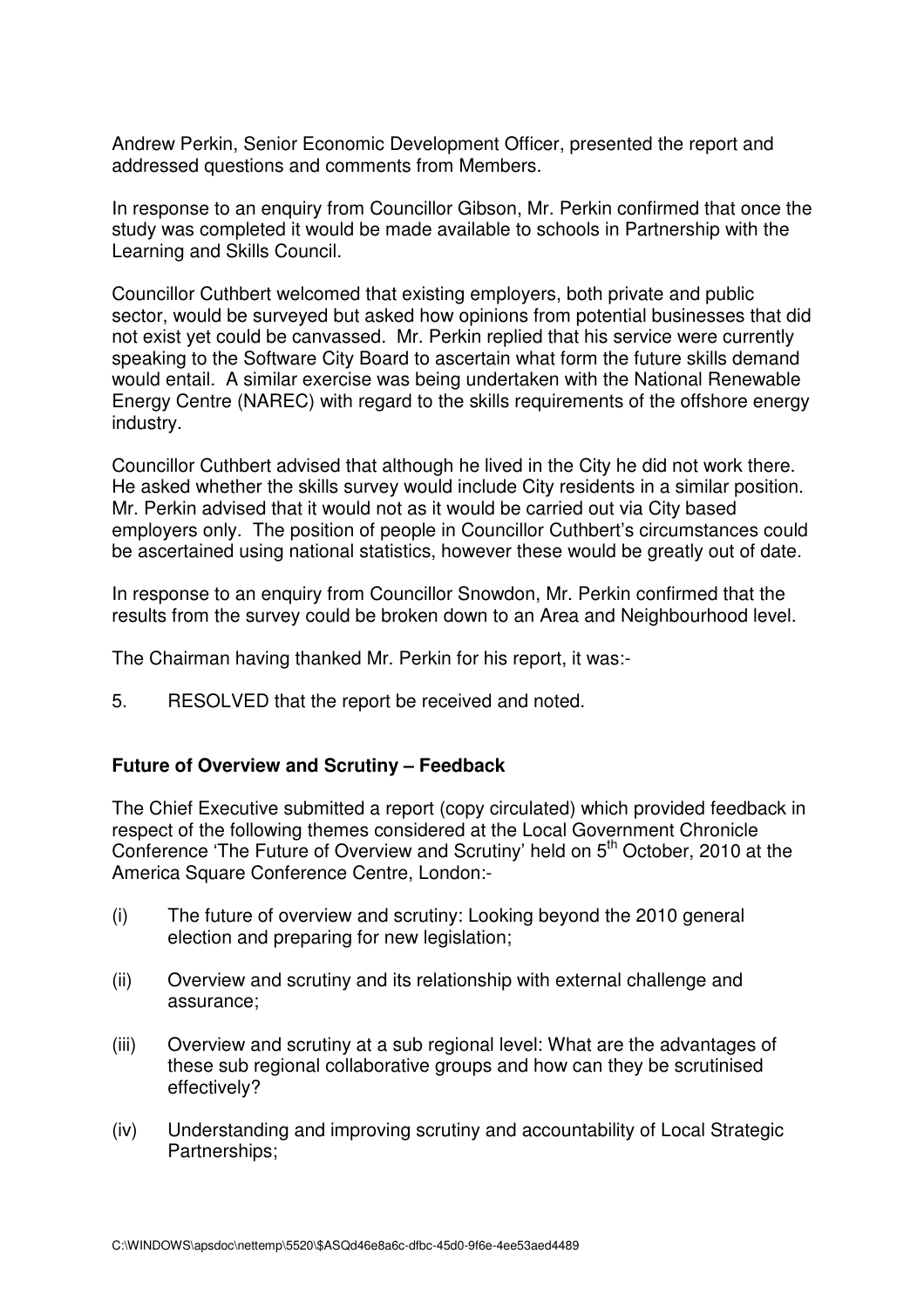- (v) Successfully using Crime and Disorder Partnerships (CDRPs) in your community;
- (vi) The future of the NHS and what this will mean for health and social care scrutiny;
- (vii) How scrutiny can be used to promote Practice Based Commissioning (PBC) and improve health and wellbeing in the community.

(For copy report – see original minutes).

Councillor Mordey having expanded on the key issues arising out of the conference, it was:-

6. RESOLVED that the feedback report be received and noted.

## **Forward Plan – Key Decisions for the Period 1st November, 2010 – 28th February, 2011**

The Chief Executive submitted a report (copy circulated) to provide Members with an opportunity to consider those items on the Executive's Forward Plan for the period  $1<sup>st</sup>$  November, 2010 – 28<sup>th</sup> February, 2011 which related to the Prosperity and Economic Development Scrutiny Committee.

(For copy report – see original minutes).

Councillor Cuthbert asked that the following items be submitted to the Committee prior to consideration by Cabinet – Item 01459 (to agree options for the ongoing provision of a Council-led Employability Service) – Item 01409 (to approve the employment strategy).

7. RESOLVED that the contents of the Forward Plan be noted.

### **Work Programme 2010-11**

The Chief Executive submitted a report (copy circulated) which attached for Members' information, the current Work Programme for the Committee work during the 2010-11 Council year.

(For copy report – see original minutes).

Councillor Cuthbert reiterated his request made at previous meetings to seek the attendance of Sunderland ARC to discuss their future and the future of sites within their purview. The Chairman having expressed his disappointment and frustration that the ARC had failed to accept the Committees invitationsttend to discuss these matters, it was:-